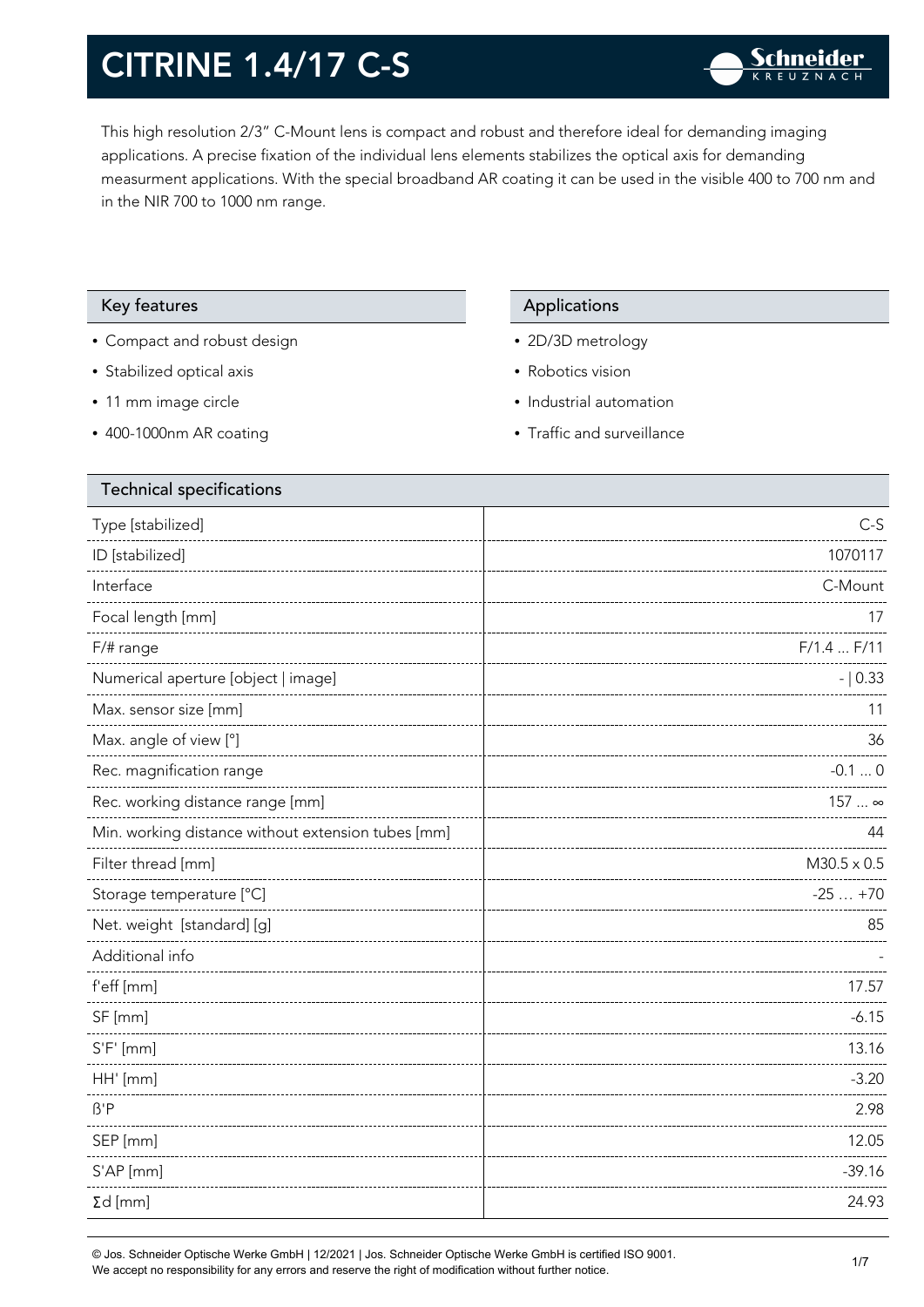

### MTF charts

| Spectrum name    |     |     |     |        |     |     |
|------------------|-----|-----|-----|--------|-----|-----|
| Wavelengths [nm] | 425 | 4/5 | 525 | 575    | 625 | 675 |
| Rel. weights [%] |     |     |     | $\sim$ |     |     |



© Jos. Schneider Optische Werke GmbH | 12/2021 | Jos. Schneider Optische Werke GmbH is certified ISO 9001. We accept no responsibility for any errors and reserve the right of modification without further notice.<br>We accept no responsibility for any errors and reserve the right of modification without further notice.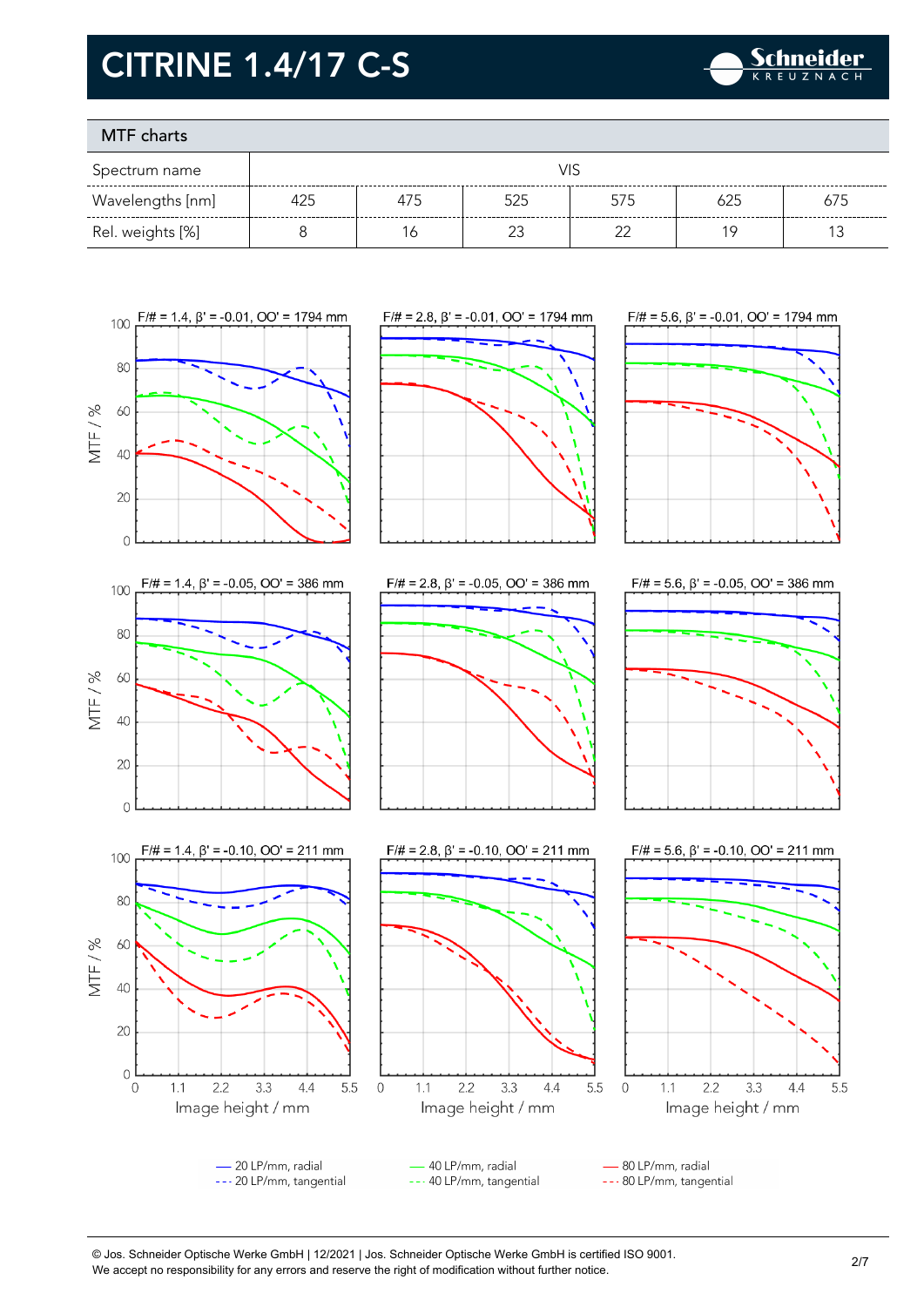

Rel. illumination vs. image height



| $-$ - F/# = 1.4, $\beta$ = -0.01         |
|------------------------------------------|
| $- -$ F/# = 2.8, $\beta$ = -0.01         |
| $- -$ F/# = 5.6, $\beta$ = -0.01         |
| $\rightarrow$ F/# = 1.4, $\beta$ = -0.05 |
| $\rightarrow$ F/# = 2.8, $\beta$ = -0.05 |
| $\rightarrow$ F/# = 5.6, $\beta$ = -0.05 |
| $F/\ddot{t} = 1.4$ , $\beta = -0.10$     |
| F/# = 2.8, $\beta$ = -0.10               |
| $F/\ddot{=} = 5.6$ , $\beta = -0.10$     |

#### Distortion vs. image height



#### Transmittance vs. wavelength



© Jos. Schneider Optische Werke GmbH | 12/2021 | Jos. Schneider Optische Werke GmbH is certified ISO 9001. We accept no responsibility for any errors and reserve the right of modification without further notice.<br>We accept no responsibility for any errors and reserve the right of modification without further notice.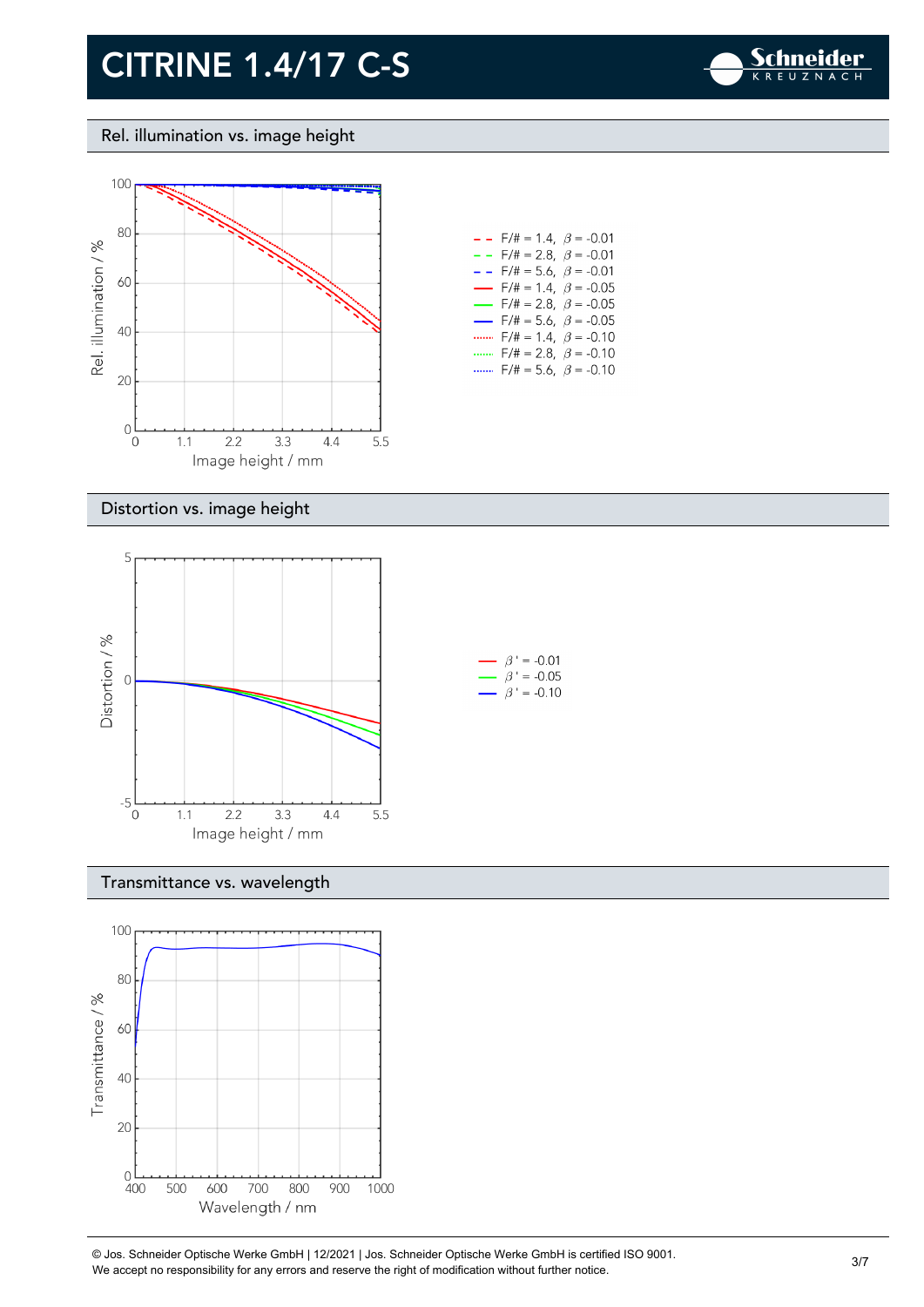

### Technical drawings

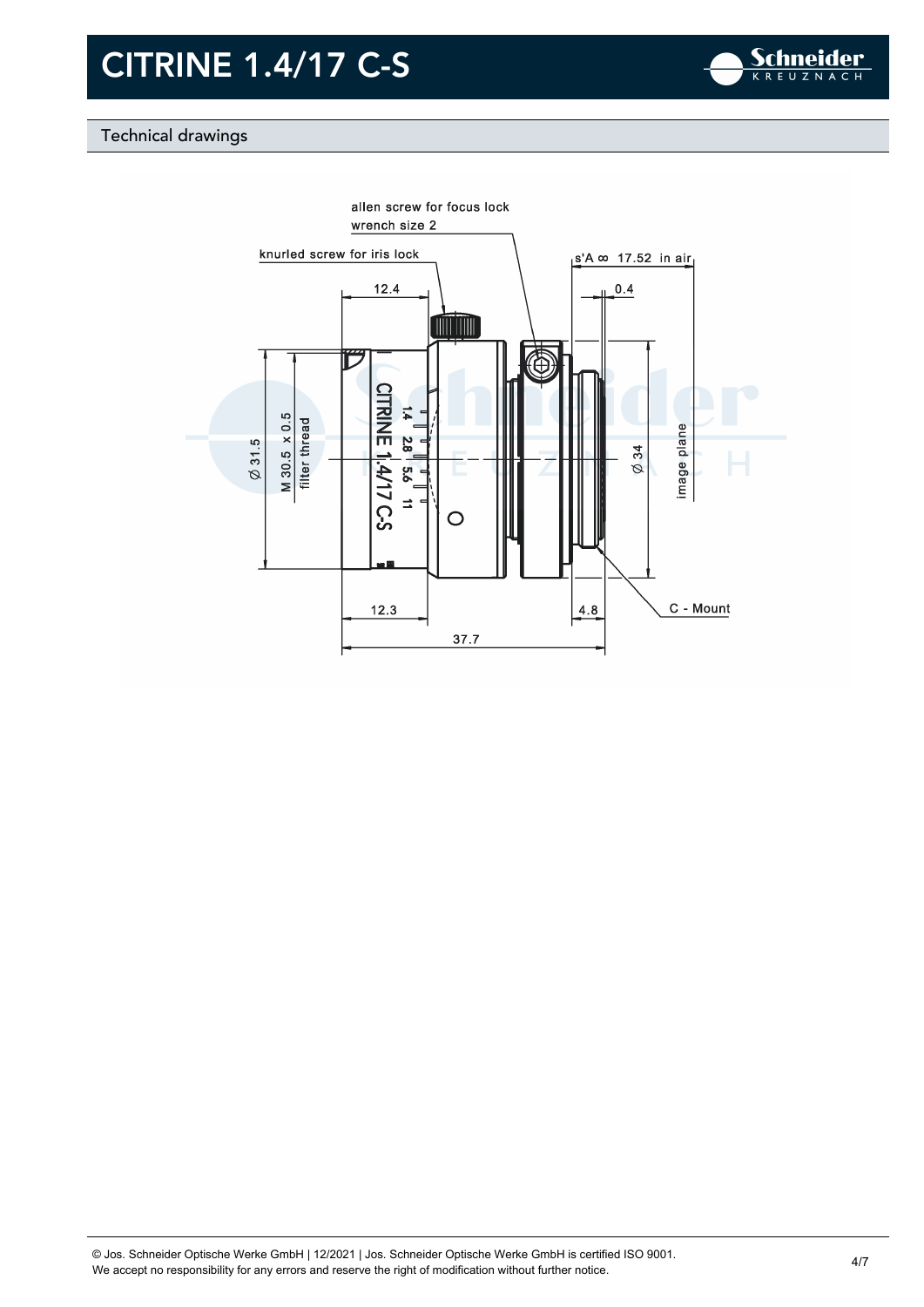

| Accessories    | <b>Mount</b>         | Eff. length      |         |
|----------------|----------------------|------------------|---------|
| Adapter        | CS-Mount             | $5 \text{ mm}$   | 25081   |
|                | $C$ -Mount / M42 x 1 | $5.5 \text{ mm}$ | 1075817 |
| Extension tube | C-Mount / C-Mount    | $5 \text{ mm}$   | 39316   |
|                | C-Mount / C-Mount    | $8 \text{ mm}$   | 39315   |
|                | C-Mount / C-Mount    | $10 \text{ mm}$  | 39312   |